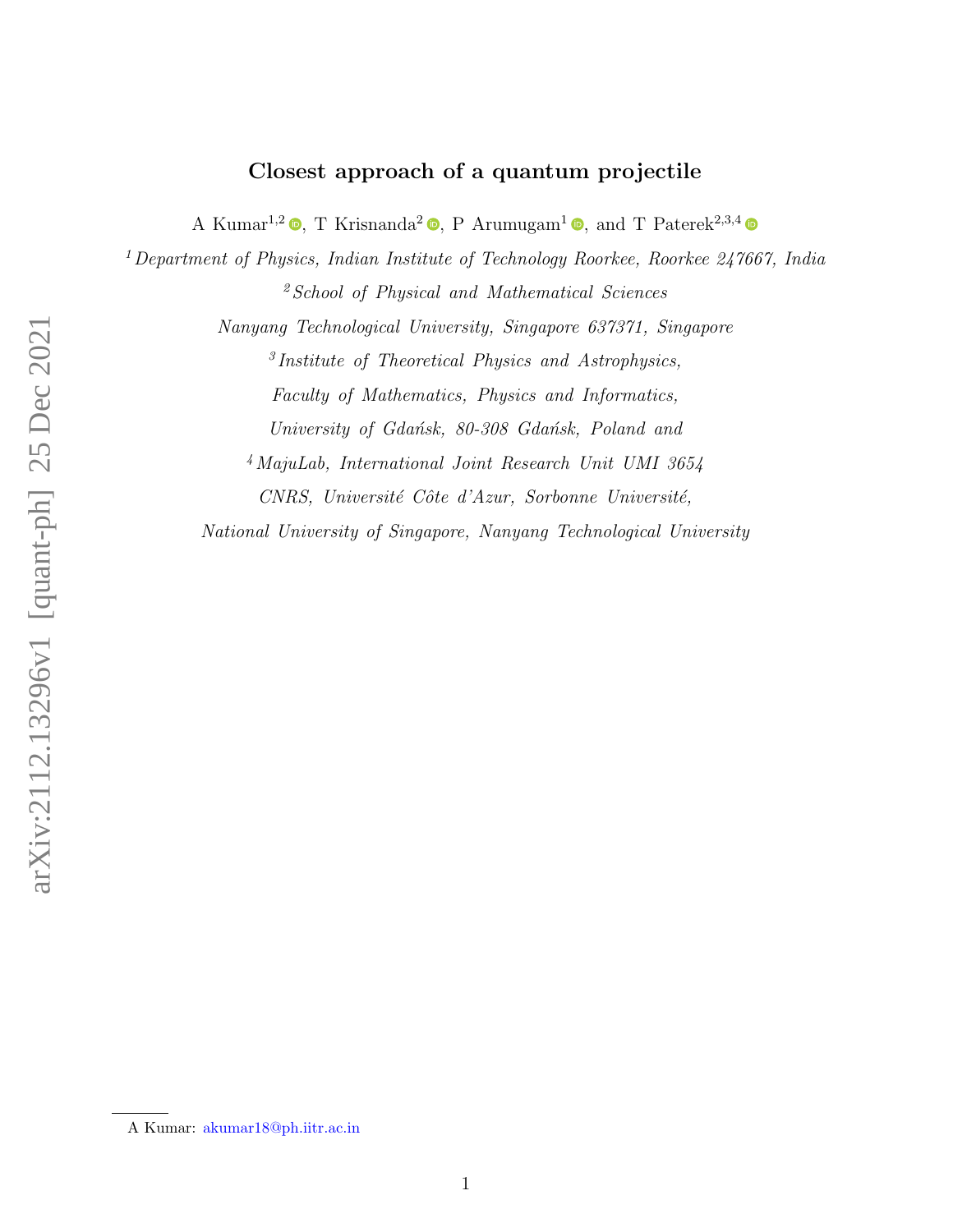# Abstract

We consider the simplest case of Rutherford scattering, i.e. the head-on collision, where the projectile is treated quantum mechanically. The convexity of repulsive Coulomb force invokes a disagreement between the Ehrenfest's and Hamilton's dynamics. We show that the quantum projectile cannot approach as close as the corresponding classical one, and that the average distance of closest approach depends on the position spread of the wave function describing the projectile.

## I. INTRODUCTION

The classical dynamics of a particle of mass m, in a potential  $V(x)$ , is governed by the Hamilton's equations:

$$
\frac{d}{dt}x = \frac{p}{m}, \qquad \frac{d}{dt}p = -V'(x),\tag{1}
$$

where  $V' = dV/dx$ , and p is the momentum. On the other hand, the average quantum dynamics is governed by Ehrenfest's equations:

$$
\frac{d}{dt}\langle x\rangle = \frac{\langle p\rangle}{m}, \quad \frac{d}{dt}\langle p\rangle = -\langle V'(x)\rangle.
$$
\n(2)

The two sets of equations are very similar, but not the same. They are exactly the same under the condition

$$
\langle V'(x) \rangle = V'(\langle x \rangle),\tag{3}
$$

which is true only when the potential is at most quadratic in  $x$ . None of the fundamental interactions satisfy this criteria and accordingly even the average quantum dynamics they generate may differ from the classical trajectories.

Here we vividly illustrate this with a simple case of Rutherford scattering, i.e., the headon collision [\[1\]](#page-5-0). Following the seminal approach we model projectile-target interactions as due to Coulomb force only. Differently from the original approach we assign a wave function to the projectile, i.e. the quantum projectile (alpha particle) with wave function  $\psi(x)$  moves in the Coulomb potential generated by gold nucleus. The Coulombic potential varies with distance like  $1/x$ , which implies

$$
\langle V'(x) \rangle \sim \left\langle \frac{1}{x^2} \right\rangle
$$
, and  $V'(\langle x \rangle) \sim \frac{1}{\langle x \rangle^2}$ . (4)

Clearly,  $\langle V'(x) \rangle \neq V'(\langle x \rangle)$  unless  $\psi(x) \equiv \delta(x - x')$ . This leads to Hamilton's solutions for  $x(t)$  and  $p(t)$  which do not match with the Ehrenfest's solutions for  $\langle x(t) \rangle$  and  $\langle p(t) \rangle$  [\[1–](#page-5-0)[3\]](#page-5-1).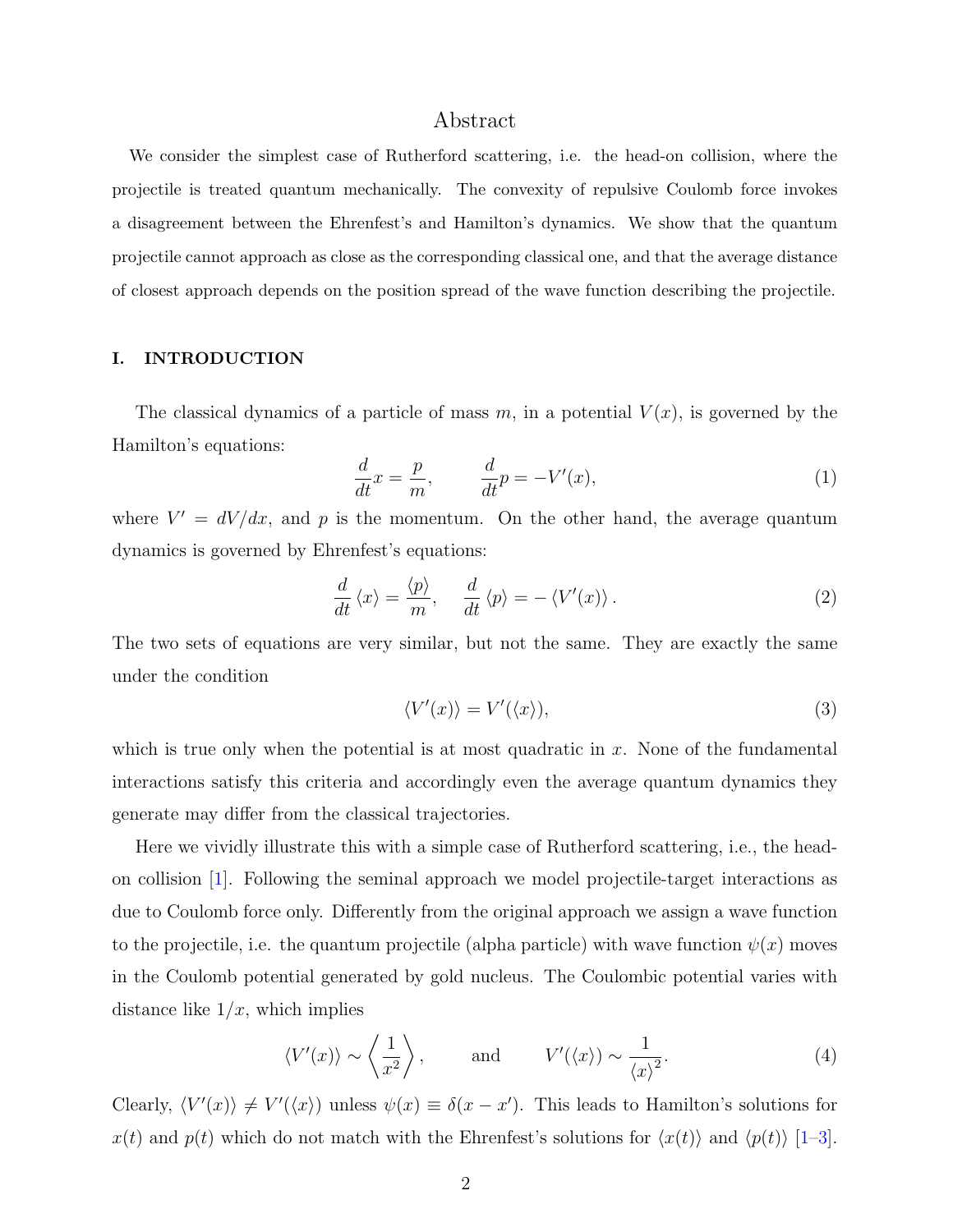We study the dynamics of the projectile and investigate the quantum mechanical features of the event. In the following section, we outline the way of calculating the time evolution of the wave function.

#### <span id="page-2-1"></span>II. CAYLEY'S FORM OF TIME EVOLUTION OPERATOR

For time-independent Hamiltonians, the time evolution of a quantum state  $\psi(x, t)$  is governed by the evolution operator  $U(t + \Delta t, t) = \exp{-iH\Delta t/\hbar}$ , where  $\Delta t$  is the time step and  $H = -\frac{\hbar^2}{2m}$ 2m  $\frac{\partial^2}{\partial x^2} + V(x)$  is the Hamiltonian. Any truncation in the binomial expansion of U leads to a loss of unitarity, and consequently a change in the norm of wave function over time. To circumvent this problem we use the Cayley's form  $[4-6]$  $[4-6]$ :

$$
U(t + \Delta t, t) \approx \left(1 + i\frac{H\Delta t}{2\hbar}\right)^{-1} \left(1 - i\frac{H\Delta t}{2\hbar}\right). \tag{5}
$$

Therefore,  $\psi(x, t)$  and  $\psi(x, t + \Delta t)$  are related by the Crank-Nicolson relation:

$$
\left(1 + i\frac{H\Delta t}{2\hbar}\right)\psi(x, t + \Delta t) = \left(1 - i\frac{H\Delta t}{2\hbar}\right)\psi(x, t).
$$
\n(6)

Hence, the idea is to evolve the system half of the time step forward-in-time, and half of the time step by the inverse of backward-in-time evolution. We approximate the second derivative in the Hamiltonian by the three-point central difference formula to write

$$
\psi_j^{n+1} + \frac{i\Delta t}{2\hbar} \left[ -\frac{\hbar^2}{2m} \left( \frac{\psi_{j+1}^{n+1} - 2\psi_j^{n+1} + \psi_{j-1}^{n+1}}{dx^2} \right) + V_j \psi_j^{n+1} \right] \n= \psi_j^n - \frac{i\Delta t}{2\hbar} \left[ -\frac{\hbar^2}{2m} \left( \frac{\psi_{j+1}^n - 2\psi_j^n + \psi_{j-1}^n}{dx^2} \right) + V_j \psi_j^n \right],
$$
\n(7)

<span id="page-2-0"></span>where  $f_j^n \equiv f(x_j, t_n)$ ,  $\Delta x = x_{j+1} - x_j$  is the grid size, and  $\Delta t = t_{n+1} - t_n$  is the time step. Eq. [\(7\)](#page-2-0) represents a tridiagonal system of linear equations for the unknown wave function at the next time step  $(\psi^{n+1})$ . The solution is calculated by performing an LU-factorisation of the tridiagonal matrix on the left, followed by forward- and backward substitutions of the vector on the right [\[7\]](#page-5-4).

# III. RESULTS AND DISCUSSIONS

The initial wave function, describing the alpha particle at  $t = 0$ , is given by

$$
\psi(x,0) = \sqrt{\frac{1}{\sigma\sqrt{2\pi}}} \exp\left\{-\frac{(x-x_0)^2}{4\sigma^2} + i\frac{p_0}{\hbar}(x-x_0)\right\},\tag{8}
$$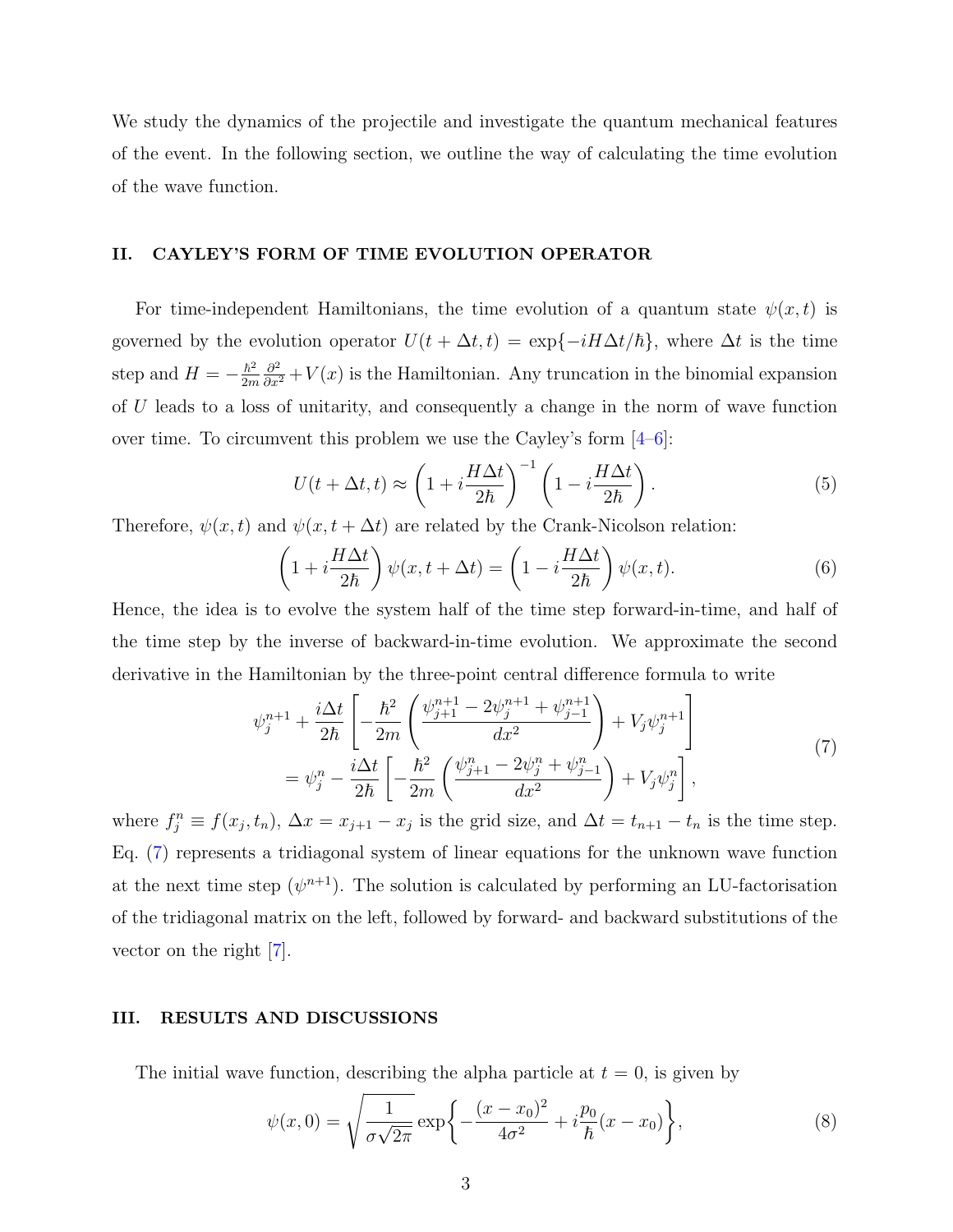where  $x_0$ ,  $p_0$  and  $\sigma$  are the average position, average momentum and the position spread, respectively. The Coulombic potential experienced by the particle is (the nucleus is at  $x=0$ :

$$
V(x) = Z_{He} Z_{Au} \frac{\alpha \hbar c}{|x|},\tag{9}
$$

where  $Z_{He} = 2$  and  $Z_{Au} = 79$  are the atomic numbers of helium and gold, respectively,  $\hbar c =$ 197.3269631 MeV fm, and  $\alpha = 1/137.035999679$  is the fine-structure constant characterizing the electromagnetic interaction. In the classical case, we consider alpha particles are shot from  $x = -500$  fm with a momentum of 386.13 MeV/c (classically equivalent to a kinetic energy of 20 MeV). The time evolution is calculated by integrating the equation of motion with appropriate boundary conditions. In the quantum case, we consider Gaussian wave packets centered about  $x_0 = -500$  fm with a width  $\sigma$  and an average momentum of  $p_0 =$ 386.13 MeV/c. The time evolution is calculated using the Cayley's operator as discussed in Sec. [II.](#page-2-1)

<span id="page-3-0"></span>

<span id="page-3-1"></span>FIG. 1: Comparison of classical and quantal trajectories of alpha particle shot at gold nucleus fixed at the origin.  $x_{cl}$  and  $F_{cl}$  denote the position and the force acting on alpha particle, respectively, in the classical case.  $\langle x \rangle$  and  $\langle F \rangle$  are the average position and the average force, respectively, experienced according to the quantum theory.  $\sigma$  is the initial width of the Gaussian wave packet. Initial position  $= -500$  fm, and initial momentum  $= 386.13$  MeV/c.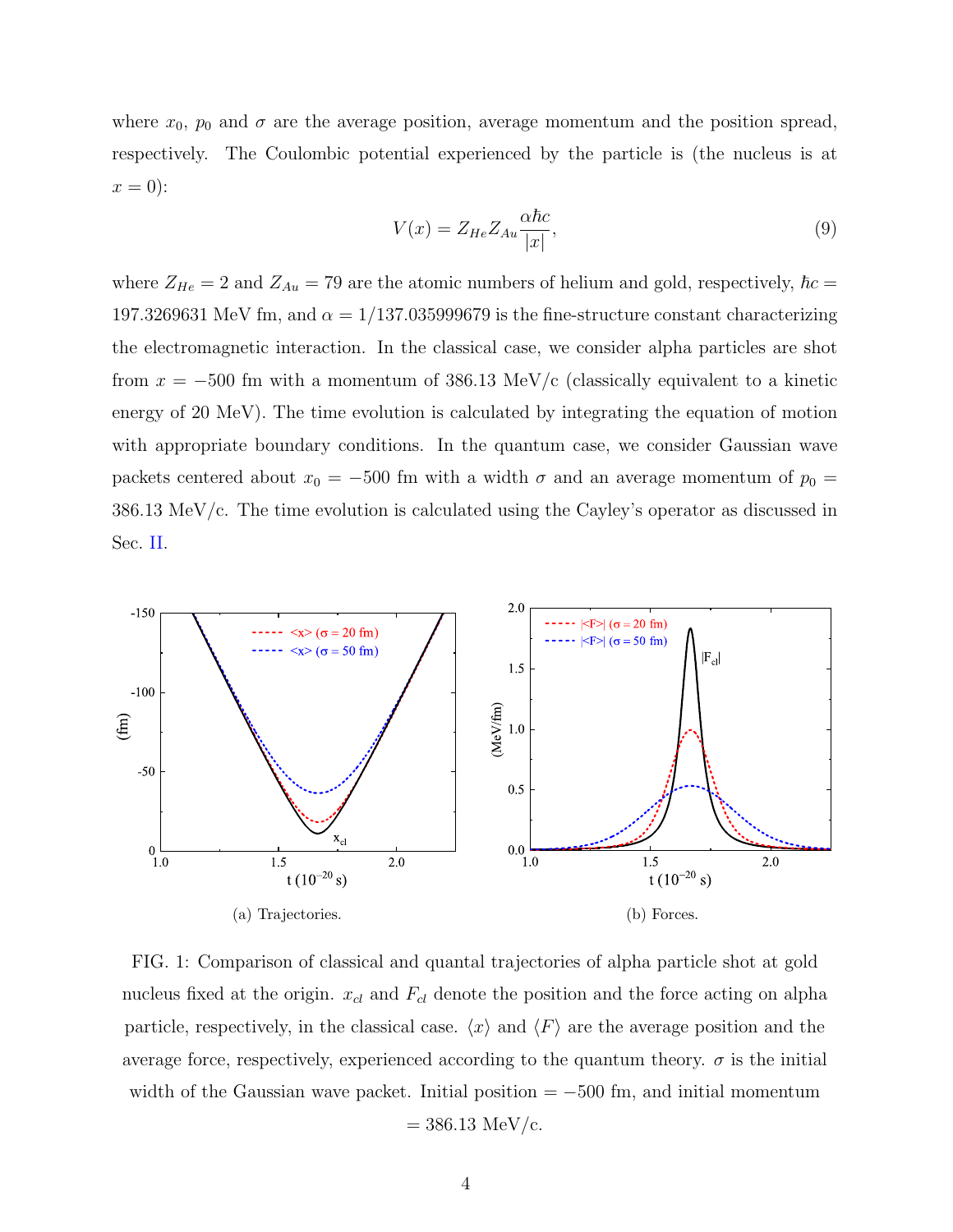Fig. [1a](#page-3-0) compares the classical path with the quantal trajectories for  $\sigma = 20$  and 50 fm.  $\langle x(t) \rangle$  starts deviating from  $x_{cl}(t)$  as soon as the projectile advances towards the target, and the degree of deviation increases with the position spread of the wave function. This is a striking implication of the convexity of the repulsive Coulomb force. Since initially  $\langle x(0)\rangle = x_{cl}(0) \equiv x_0$ , we can use the Jensen's inequality [\[8\]](#page-5-5) to write [\[1\]](#page-5-0):

$$
|\langle F \rangle| \sim \left\langle \frac{1}{x^2(0)} \right\rangle \ge \frac{1}{\langle x(0) \rangle^2} = \frac{1}{x_0^2} = \frac{1}{x_{cl}^2(0)} \sim |F_{cl}|.
$$
 (10)

The average quantum force is larger than the force experienced in the classical case. This is also clearly visible in Fig. [1b.](#page-3-1) As a result, the quantum particle moves slower than its classical counterpart, i.e. at later times  $t > 0$ , we have  $\langle x(t) \rangle < x_{cl}(t)$ . Recall from Fig. [1a](#page-3-0) that both of these values are strictly negative and hence  $\langle x(t) \rangle^2 > x_{cl}^2(t)$ . At later times we therefore have [\[1\]](#page-5-0)

$$
|\langle F \rangle| \sim \left\langle \frac{1}{x^2(t)} \right\rangle \ge \frac{1}{\langle x^2(t) \rangle} < \frac{1}{x_{cl}^2(t)} \sim |F_{cl}|. \tag{11}
$$

Since the discrepancy between  $\langle x(t) \rangle$  and  $x_{cl}(t)$  keeps growing with time,  $| \langle F(x) \rangle |$  is bound to decrease below  $|F_{cl}|$  at some time. This is precisely the behavior in Fig. [1b.](#page-3-1) In other words, the classical particle gets into a region close to the nucleus, where it experiences a stronger force than the quantum particle.

Here we have chosen the parameters (initial distance and momentum) in order to better illustrate some of the non-trivial features. More realistic configurations [\[1\]](#page-5-0) imply that there are unexpected deviations in the collision time and asymptotic trajectories.

#### IV. SUMMARY AND CONCLUSIONS

We have discussed the differences between the classical and quantal descriptions of the head-on collision in Rutherford's alpha-particle scattering experiment. The quantum picture assumes that the alpha particles are described by Gaussian wave packets, and the gold nucleus is represented by the Coulomb potential. We have discussed how the convexity in the repulsive Coulomb force leads to a disagreement between Hamilton's and Ehrenfest's dynamics. The deviations of  $\langle x \rangle$  and  $\langle F \rangle$  from their classically expected values, and the corresponding implications on the notion of 'distance of closest approach' were investigated. A similar study in two-dimensions could be useful in understanding the onset of various